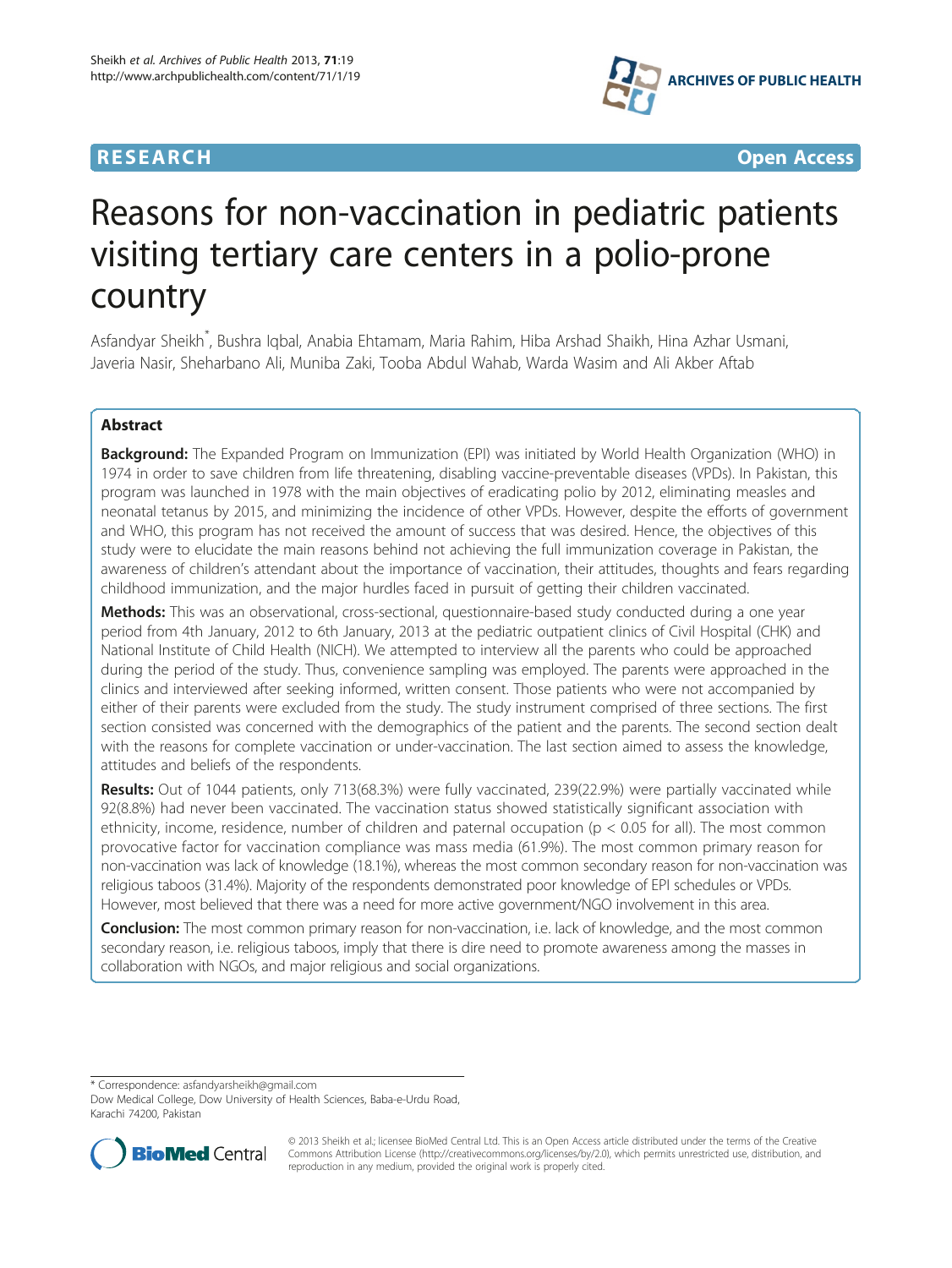# <span id="page-1-0"></span>Background

The Expanded Program on Immunization (EPI) was initiated by World Health Organization (WHO) in 1974 in order to save children from life threatening, disabling childhood illnesses [[1](#page-7-0)]. The aim was to immunize children against 6 vaccine-preventable diseases (VPDs) i.e. poliomyelitis, neonatal tetanus, measles, diphtheria, pertussis and tuberculosis. In Pakistan, this program was launched in 1978 with the main objectives of eradicating polio by 2012, eliminating measles and neonatal tetanus by 2015, and minimizing the incidence of other VPDs [[2\]](#page-7-0). Later, vaccines against hepatitis B (2002), hemophilus influenzae type B (2008) and were also added with support from the government and development partners [\[3](#page-7-0)]. Table 1 provides an overview of the current EPI schedule in Pakistan.

According to the 2010 report of Pakistan Institute of Legislative Development and Transparency (PILDAT), presently 15% of deaths below the age 5 years make up 50% of overall mortality in Pakistan, showing children as the most neglected part of Pakistan's society [[4](#page-7-0)]. Although there has been a big improvement in EPI coverage in Pakistan in recent years, stronger measures are still required to achieve the desired results. The percentage of Pakistani children (age 12–23 months) receiving all the vaccines is only 47%, and 6% of children remain nonvaccinated [\[4](#page-7-0)]. Complete EPI coverage from province to province also shows marked variation, being 35% in Baluchistan, 37% in Sindh, 53% in Punjab, 47% in Khyber Pakhtunkhwa (KPK) [\[4](#page-7-0)]. Routine EPI coverage as of 2007 was: BCG - 89%, Polio - 83%, DPT - 83%, Hepatitis B - 83% and Tetanus Toxoid - 46% [[5](#page-7-0)]. These numbers showed improvements in 2012 to 95%, 89%, 89%, 89% and 68% respectively [\[5](#page-7-0)]. Despite the mentioned coverage, Pakistan

Table 1 EPI schedule for vaccination in Pakistan

is still among the 3 countries of the world where wild poliovirus remains endemic.

The government of Pakistan provides only 20% of total immunization expenditure while, EPI with the help of UNICEF, WHO, GAVI-ALLIANCE shares the major burden of funding [\[6](#page-7-0)]. Despite the funding provided by EPI and routine immunization coverage, Pakistan has seen outbreaks of measles and diphtheria in 2012, and an increased in number of tuberculosis and tetanus cases due to weak implementation and the major focus of government being on the polio eradication [[7](#page-7-0)].

About 1000 deaths of children less than 5 years of age will occur if the EPI program is discontinued, which signifies its importance [[8](#page-7-0)]. However, despite the efforts of government and WHO, this program has not received the amount of success that was desired. This has been due to a multitude of reasons, majority of which can be broadly divided into two main categories, namely providerassociated and consumer-associated. The former, which includes entities such as lack of proper government policies, absenteeism of vaccination personnel, poor vaccine quality and inadequate coverage, has been widely covered in local as well as international media [\[9](#page-7-0)-[12](#page-7-0)]. In contrast, the latter has rarely received the attention it requires, which is evident in the paucity of pertinent cross-sectional literature from this geographical area. Included in this category are factors such as lack of awareness, illiteracy, social/religious dilemmas and misconceptions, financial issues and accessibility problems.

Various studies have been conducted in different parts of the world to derive the major factors associated with non-vaccination. For example, in a study conducted in Turkey, the most common reason for non-vaccination

| <b>Disease</b>           | Cause of infection | Vaccine                                | <b>Doses</b>   | Age of administration  |
|--------------------------|--------------------|----------------------------------------|----------------|------------------------|
| Tuberculosis             | Bacteria           | <b>BCG</b>                             |                | Soon after Birth       |
| Poliomyelitis            | Virus              | OPV                                    | $\overline{4}$ | OPV0: Soon after birth |
|                          |                    |                                        |                | OPV1: 6 weeks          |
|                          |                    |                                        |                | OPV2: 10 weeks         |
|                          |                    |                                        |                | OPV3: 14 weeks         |
| Diphtheria               | Bacteria           | Pentavalent vaccine (DPT + HepB + Hib) | 3              | Penta1: 6 weeks        |
| Tetanus                  | Bacteria           |                                        |                |                        |
| Pertussis                | Bacteria           |                                        |                | Penta2: 10 weeks       |
| Hepatitis B              | Virus              |                                        |                |                        |
| Haemophilus Influenzae   | Bacteria           |                                        |                | Penta3: 14 weeks       |
| Streptococcus Pneumoniae | Bacteria           | Pneumococcal conjugate vaccine (PCV10) | 3              | Pneumo1: 6 weeks       |
|                          |                    |                                        |                | Pneumo2: 10 weeks      |
|                          |                    |                                        |                | Pneumo3: 14 weeks      |
| Measles                  | Virus              | Measles vaccine                        | $\overline{2}$ | Measles1: 9 months     |
|                          |                    |                                        |                | Measles2: 15 months    |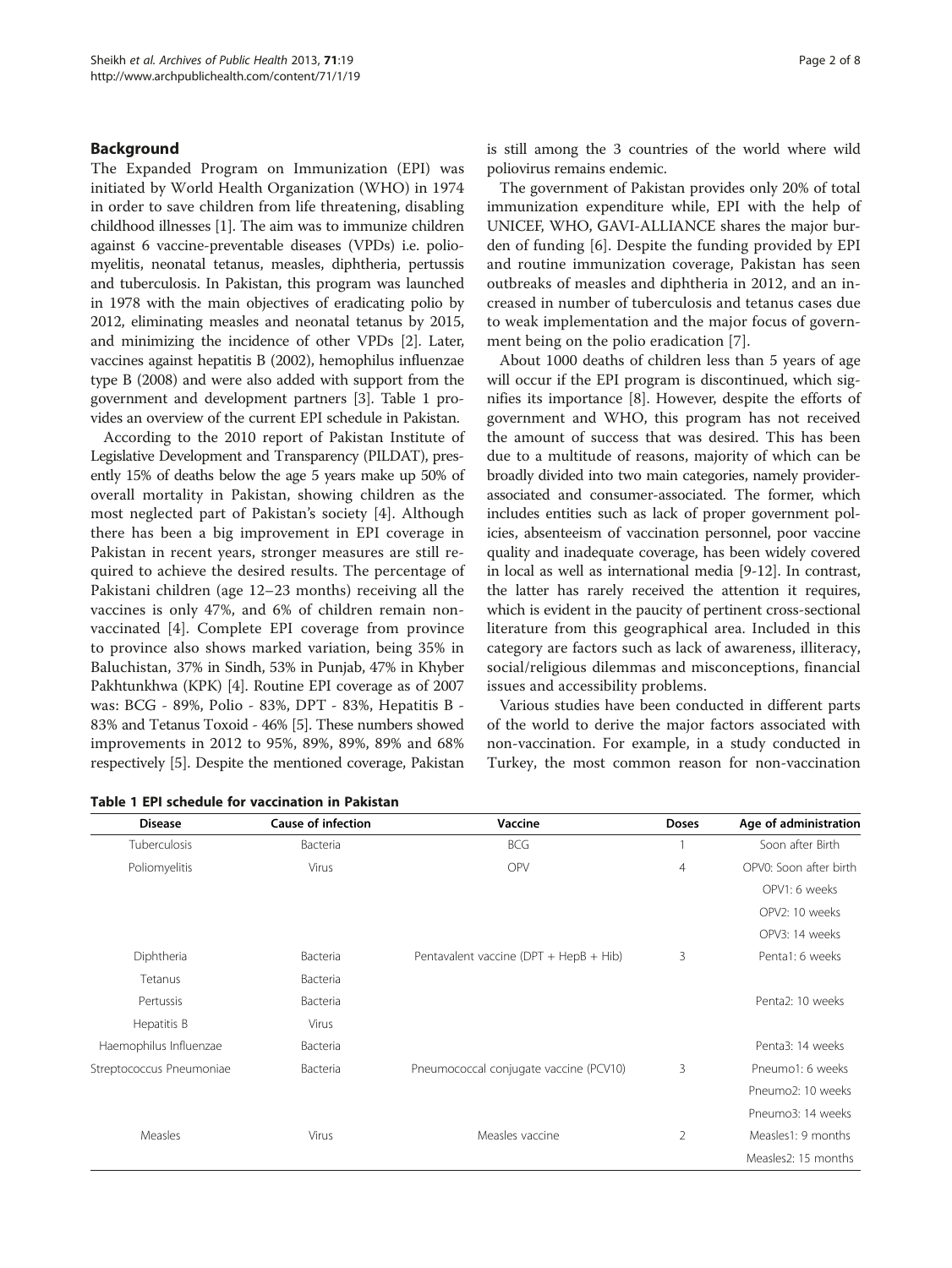was lack of awareness, followed by non-compliance of spouse, health status of the child and missed opportunities [[13](#page-7-0)]. On the other hand, a study from Philippines supported maternal illiteracy as the major cause of undervaccination [[14](#page-7-0)]. Studies from other parts of the world have reported similar reasons [\[15-17\]](#page-7-0). A systematic review taking into consideration all articles published between 1999 and 2009 was conducted by Rainey et al. [\[18\]](#page-7-0). The review divided the reasons for under-vaccination into four categories, i.e. those related to immunization systems, communication and information, family characteristics and parent attitudes or knowledge [\[18](#page-7-0)].

#### Rationale and objectives

As mentioned earlier, there is not much data available from Pakistan regarding the failure of EPI in eradicating these preventable childhood diseases, especially from a tertiary care setting. Whatever is available is severely lacking in quality and focuses on the percentage of vaccination coverage, without fully covering the basic reasons coming in the way of achieving a safe childhood. Therefore, the aim of our research was to elucidate the main reasons behind not achieving the full immunization coverage in Pakistan, the awareness of children's attendant about the importance of vaccination, their attitudes, thoughts and fears regarding childhood immunization, and the major hurdles faced in pursuit of getting their children vaccinated.

#### Methods

#### Study setting

This was an observational, cross-sectional, questionnairebased study conducted during a one year period from 4th January, 2012 to 6th January, 2013 at the pediatric outpatient clinics of Civil Hospital (CHK) and National Institute of Child Health (NICH), which are two of the largest public sector, tertiary care hospitals in Metropolitan Karachi. These hospitals provide subsidized healthcare to patients, majority of whom belong to low socioeconomic class.

#### Study participants

In view of our research objectives, we attempted to interview all the parents who could be approached during the period of the study, and whose accompanying child was at least two years of age, but not more than 15 years. Thus, convenience sampling was employed. Those patients who were not accompanied by either of their parents were excluded from the study in order to avoid erroneous reporting. Those who had congenital malformations were also excluded, as were those whose parents gave consent in the negative.

#### Study protocol

The parents were approached in the clinics and interviewed after seeking informed, written consent. The vaccination status of the accompanying child was ascertained from the appropriate documentation. In case a document was not available, the parents were inquired about the status. For those who were oblivious of the vaccine names, an approach based on vaccination schedules was adopted. For example: "Was your child vaccinated at the age of 1.5 months? If yes, then how many vaccines did he receive?" (An answer of 2 denotes completion of OPV1 and Penta1).

#### Ethical review

The Ethical Review Board of Dow University of Health Sciences approved the study. The respondents were informed of their right to refuse at any time of the study. Confidentiality and anonymity of the data was maintained at all times. The protocol was designed according to the guidelines laid down by the Helsinki Declaration [\[19\]](#page-7-0).

#### Operational definitions

#### Fully vaccinated

Children who had received the full course of vaccinations according to their age as per EPI schedule (see Table [1\)](#page-1-0). Note that the pneumococcal vaccine has only been introduced recently, and was not investigated in our study.

#### Under-vaccinated

Children who had either not been vaccinated (nonvaccinated) or had failed to complete the course of vaccinations (partially vaccinated) according to their age as per EPI schedule (see Table [1\)](#page-1-0).

#### Partially vaccinated

Children who had been vaccinated at least once, but had failed to complete the course of vaccinations according to their age as per EPI schedule (see Table [1\)](#page-1-0).

# Non-vaccinated

Children who had never been vaccinated.

#### Study questionnaire

The study instrument was designed with the help of the Departments of Pediatrics and Community Medicine, Dow University of Health Sciences. A group of parents was initially approached and presented with a number of open-ended questions. The output was then incorporated with a thorough review of the literature in order to design the best possible questionnaire. A pretest of this preliminary questionnaire was done on a sample of 25 parents and the questionnaire was edited accordingly.

The study instrument comprised of three sections. The first section consisted of two parts. Section 1A was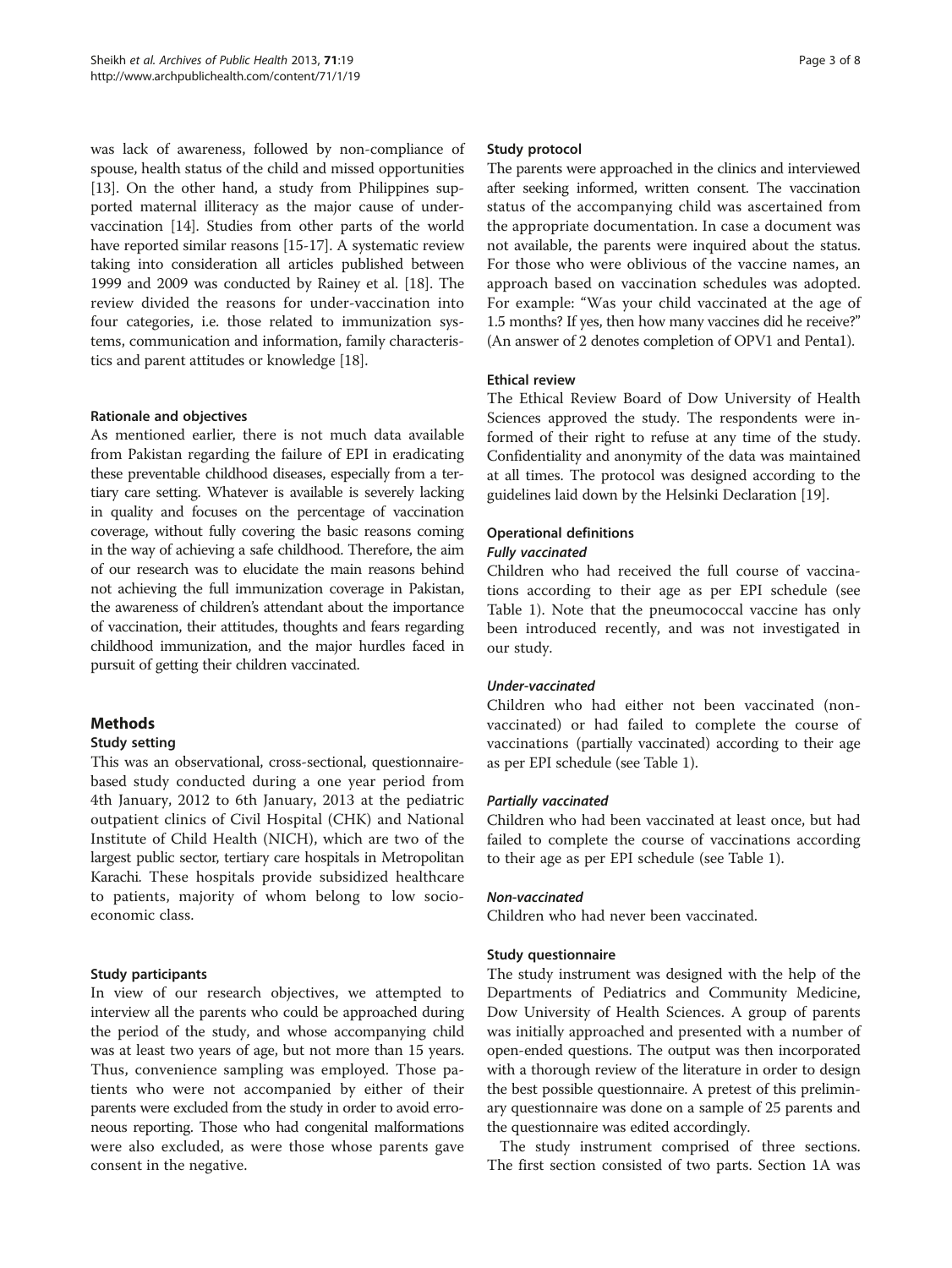concerned with the bio-data of the current child and included variables such as age, gender and a history of current or previous VPDs. Section 1B was concerned with the bio-data of the parents, and inquired about their educational status, occupation and financial status. The second section again comprised of two sections. Questions in Section 2A were only asked from the parents of fully vaccinated patients, and included reasons that convinced them to get their child vaccinated. On the other hand, questions in Section 2B were only asked from the parents of under-vaccinated patients, and included reasons that prevented them from getting their child vaccinated. These were divided into "primary" and "secondary". The primary reason referred to the single most important reason reported by the respondents for non-vaccination, when asked "Why did you not get your child vaccinated?" The question had an open-ended connotation, and no options were given in this case. The response was then classified according to a preformed list of reasons. After the respondent had successfully answered the question, the reasons (excluding the primary reason) were inquired individually and the respondent was supposed to answer using a Yes/No approach, meaning that the respondents were allowed to pick more than one reason, as opposed to primary reason, where they were allowed to pick only one. The last section aimed to assess the knowledge of the respondents.

At the end of each interview, the parents were counseled on the need and positive aspects of vaccination, and attempts were made to shun any false beliefs. Hence, our study not only provided exploratory analysis, but also served as a didactic tool.

# Analysis of data

Data from the questionnaire was entered in SPSS (Statistical Package for the Social Sciences) version 17 for analysis and the results were compared. Descriptive statistics formed the mainstay of the statistical analysis. P values were calculated to determine the significance of association between variables and were based on the Chi-square test. Continuous variables such as age were converted into categorical ones. A P value of less than 0.05 was considered to be significant. Characteristics that were found to be significantly associated with vaccination status were entered into a multivariate logistic regression model. Vaccination status was converted into a dichotomous variable (vaccinated vs. under-vaccinated), and was used as the dependent variable for the regression model.

# Results

#### **Demographics**

A total of 1044 out of 1200 parents approached agreed to the interview, giving a response rate of 87.0%. The mean age of the patients was  $4.8 \pm 2.9$  years. 553(53.0%)

patients were female, whereas 491(47.0%) were male. 969(92.8%) had both parents who were alive, whereas 34(3.3%) had only the mother alive, and 41(3.9%) had only the father alive. Measles (9.2%) was the most common previously contracted VPD, followed by Hepatitis B (6.4%), pertussis (3.6%), tuberculosis (1.8%) and polio (0.3%).

The mean maternal and paternal ages were 28.7 ± 4.1 years and  $33.4 \pm 5.9$  years respectively. The mean number of years since marriage was  $9.8 \pm 4.7$  years, with each couple having an average of ~3 children. The socioeconomic status of majority was low, with the mean household income being Rs. 7823.5 ± 2941.8 (~USD 80 ± 30). Table [2](#page-4-0) gives a summary of the parent demographics.

#### Vaccination status

Out of 1044 patients, only 713(68.3%) were fully vaccinated, 239(22.9%) were partially vaccinated while 92(8.8%) had never been vaccinated. Figure [1](#page-5-0) gives a graphical representation of this data. Out of those who were partially vaccinated, 107(44.8%) had not received the full course of Oral Polio Vaccine, and 51(21.3%) did not have a BCG scar. The vaccination status showed statistically significant association with ethnicity, income, residence, number of children and paternal occupation ( $p < 0.05$  for all). However, no significant association was found with maternal or paternal education status ( $p > 0.05$  for both). The significant variables were subjected to multivariate logistic regression analysis. The results are presented in Table [3.](#page-5-0)

#### Reasons for vaccination

The most common provocative factor for vaccination compliance was mass media (61.9%), followed by relative/ friend (41.2%), family physician (39.7%), lady health worker (31.6%), spouse (11.4%) and NGO (8.8%). 131(18.4%) respondents reported that seeing other children with VPDs convinced them to get their children vaccinated.

#### Reasons for non-vaccination

The most common primary reason for non-vaccination was lack of knowledge (18.1%), followed by lack of time due to busy schedule (12.4%), non-compliant spouse (10.6%), security conditions (8.4%), religious taboos (8.2%), lack of trust on medical facilities (6.3%), missed opportunities (5.7%), fear of side effects (5.1%), accessibility problems (4.8%), financial problems (4.2%), vaccination not deemed necessary (3.9%), physician advising against vaccination (3.6%), vaccination not considered effective (3.3%), poor previous experience with physicians (2.4%), VPDs not considered severe (1.5%), fear of exposing child to needles (0.9%) and being single parent (0.6%).

The most common secondary reason for non-vaccination was religious taboos (31.4%), followed by security conditions (28.7%), non-compliant spouse (25.4%), lack of time due to busy schedule (22.1%), lack of trust on medical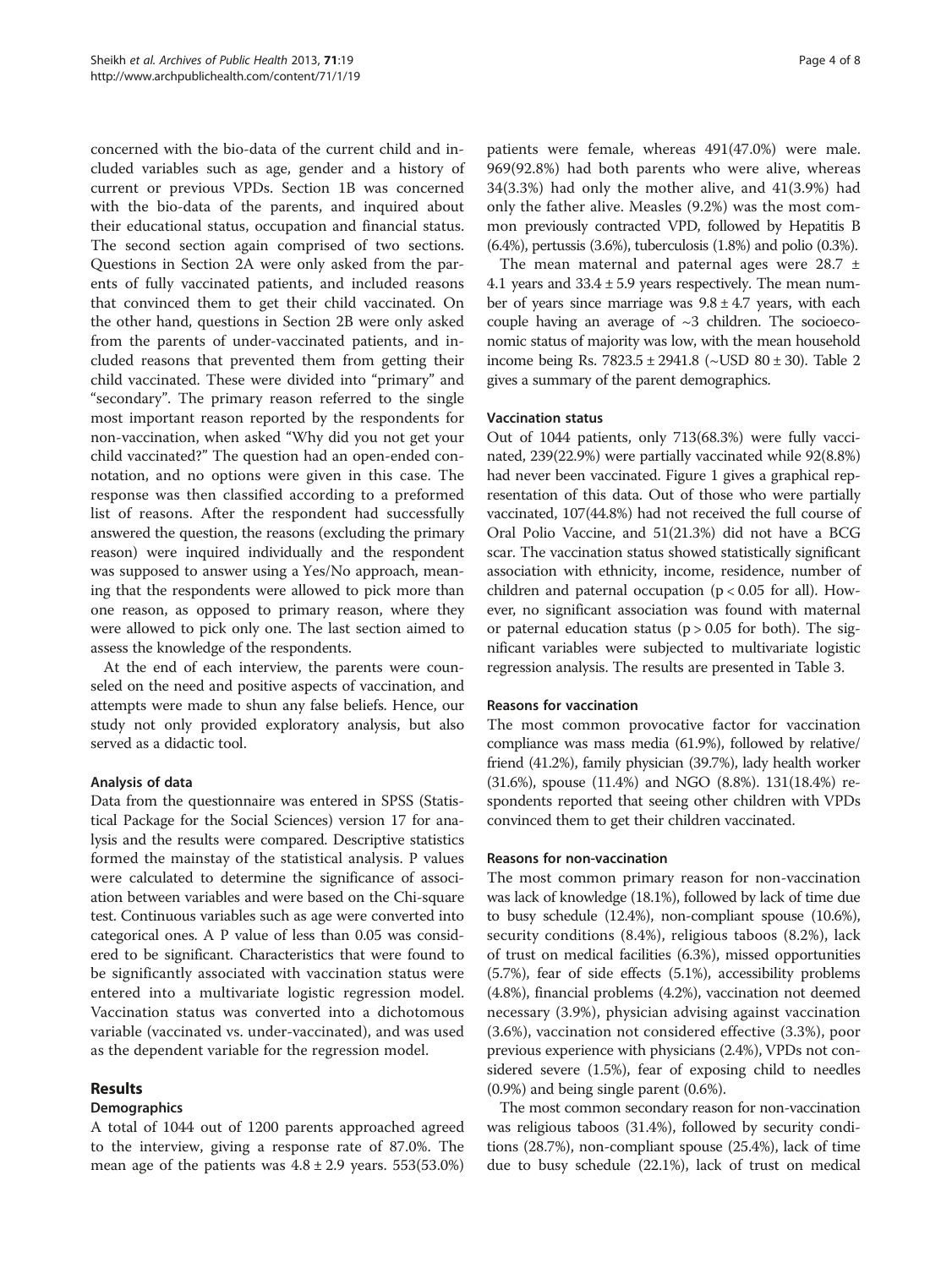# <span id="page-4-0"></span>Table 2 Demographics of parents at two tertiary care centers in Karachi, Pakistan from 4th January, 2012 to 6th January, 2013 and the association with the vaccination status

|                     |                 | N              | %    | P-value* |
|---------------------|-----------------|----------------|------|----------|
| Ethnicity           | Sindhi          | 293            | 28.1 | < 0.001  |
|                     | Punjabi         | 109            | 10.4 |          |
|                     | Balochi         | 53             | 5.1  |          |
|                     | Pathan          | 187            | 17.9 |          |
|                     | Muhajir         | 341            | 32.7 |          |
|                     | Other           | 61             | 5.8  |          |
| Religion            | Islam           | 939            | 89.9 | 0.103    |
|                     | Christianity    | 27             | 2.6  |          |
|                     | Hinduism        | 73             | 7.0  |          |
|                     | Sikhism         | $\overline{4}$ | 0.4  |          |
|                     | Other           | $\mathbf{1}$   | 0.1  |          |
| Residence           | Karachi         | 812            | 77.8 | 0.002    |
|                     | Other City      | 71             | 6.8  |          |
|                     | Village         | 161            | 15.4 |          |
| Maternal Education  | None            | 974            | 93.3 | 0.078    |
|                     | Prim/Sec        | 49             | 4.7  |          |
|                     | Matriculation   | 20             | 1.9  |          |
|                     | Graduate        | $\mathbf{1}$   | 0.1  |          |
| Paternal Education  | None            | 923            | 88.4 | 0.061    |
|                     | Prim/Sec        | 78             | 7.5  |          |
|                     | Matriculation   | 39             | 3.7  |          |
|                     | Graduate        | $\overline{4}$ | 0.4  |          |
| Maternal Occupation | None            | 842            | 80.7 | 0.075    |
|                     | Unskilled       | 173            | 16.6 |          |
|                     | Skilled         | 27             | 2.6  |          |
|                     | <b>Business</b> | $\overline{2}$ | 0.2  |          |
| Paternal Occupation | None            | 347            | 33.2 | 0.045    |
|                     | Unskilled       | 468            | 44.8 |          |
|                     | Skilled         | 151            | 14.5 |          |
|                     | <b>Business</b> | 78             | 7.5  |          |
| Own House           | Yes             | 401            | 38.4 | 0.112    |
|                     | No              | 643            | 61.6 |          |
| Own Transport       | Yes             | 253            | 24.2 | 0.095    |
|                     | No              | 791            | 75.8 |          |

\*P-value based on Chi-square testing for the association between demographic factors and vaccination status.

facilities (19.3%), vaccination not deemed necessary (18.7%), fear of side effects (16.3%), lack of knowledge (14.5%), financial problems (13.9%), vaccination not considered effective (12.1%), accessibility problems (9.4%), being single parent (8.5%), poor previous experience with physicians (7.9%), fear of exposing child to needles (6.3%), physician advising against vaccination (5.4%), missed opportunities (3.9%) and VPDs not considered severe (3.3%). Figure [2](#page-6-0) gives a graphical comparison of the primary and secondary reasons.

# Knowledge, beliefs and attitudes

When asked to name the disease which had been eradicated from the world due to successful vaccination campaigns, only 0.8% were able to name small pox. However, more people (1.2%) were successful in naming polio as the disease that had been eradicated from all countries except three. When asked to rate the importance of vaccination on a Likert scale of 1–5 (with 5 denoting very important and 1 denoting no importance), 52.9% considered it to be very important (mean  $4.5 \pm 0.5$ ).

Only 2.8% were able to fully recall EPI vaccination schedule, whereas 12.4% were only partly successful. The most common perceived adverse reaction of vaccination was pain (61.4%), followed by fever (17.5%), swelling (6.5%), vomiting (3.4%) and diarrhea (1.1%). When asked to rate the severity of VPDs on a Likert scale of 1–5 (with 5 denoting very severe and 1 denoting not severe), 47.1% considered them to be very severe (mean  $4.2 \pm 0.9$ ).

When asked to rate the importance of maternal vaccination during pregnancy on a Likert scale of 1–5 (with 5 denoting very important and 1 denoting no importance), 58.8% considered it to be very important (mean  $4.4 \pm 0.9$ ). 79.6% reported that they would rather have the child vaccinated at home than visit a center. 71.9% said that they would advise others to get their children vaccinated. 87.7% were In favor of more active government/ NGO involvement.

# Discussion

Although a number of studies aimed at assessing the vaccination status have been published, this is the first article from the Eastern Mediterranean Region that attempts to elucidate the reasons behind non-vaccination, with particular emphasis on the knowledge, attitudes and beliefs of the respondents [\[13,20-22](#page-7-0)]. Tertiary care centers were chosen as the study setting in order to determine the main factors hampering vaccination compliance in those who are successful in visiting these centers at least once in their lifetime.

The rate of complete vaccination coverage in our sample was 68.4%. This is similar to a study conducted in Nigeria, better than that in Ethiopia, but lower than those conducted in Turkey [[13,20](#page-7-0)-[22\]](#page-7-0). It was better than previous studies conducted in Pakistan (44.8% and 48%) [[23,24](#page-7-0)]. However, since our sample represents patients visiting tertiary care centers, it lacks comparability with other studies. Moreover, the rate of vaccination in our sample is still too low, given the fact that most tertiary care centers in Pakistan have dedicated immunization clinics. In our study, the Pathan ethnicity had higher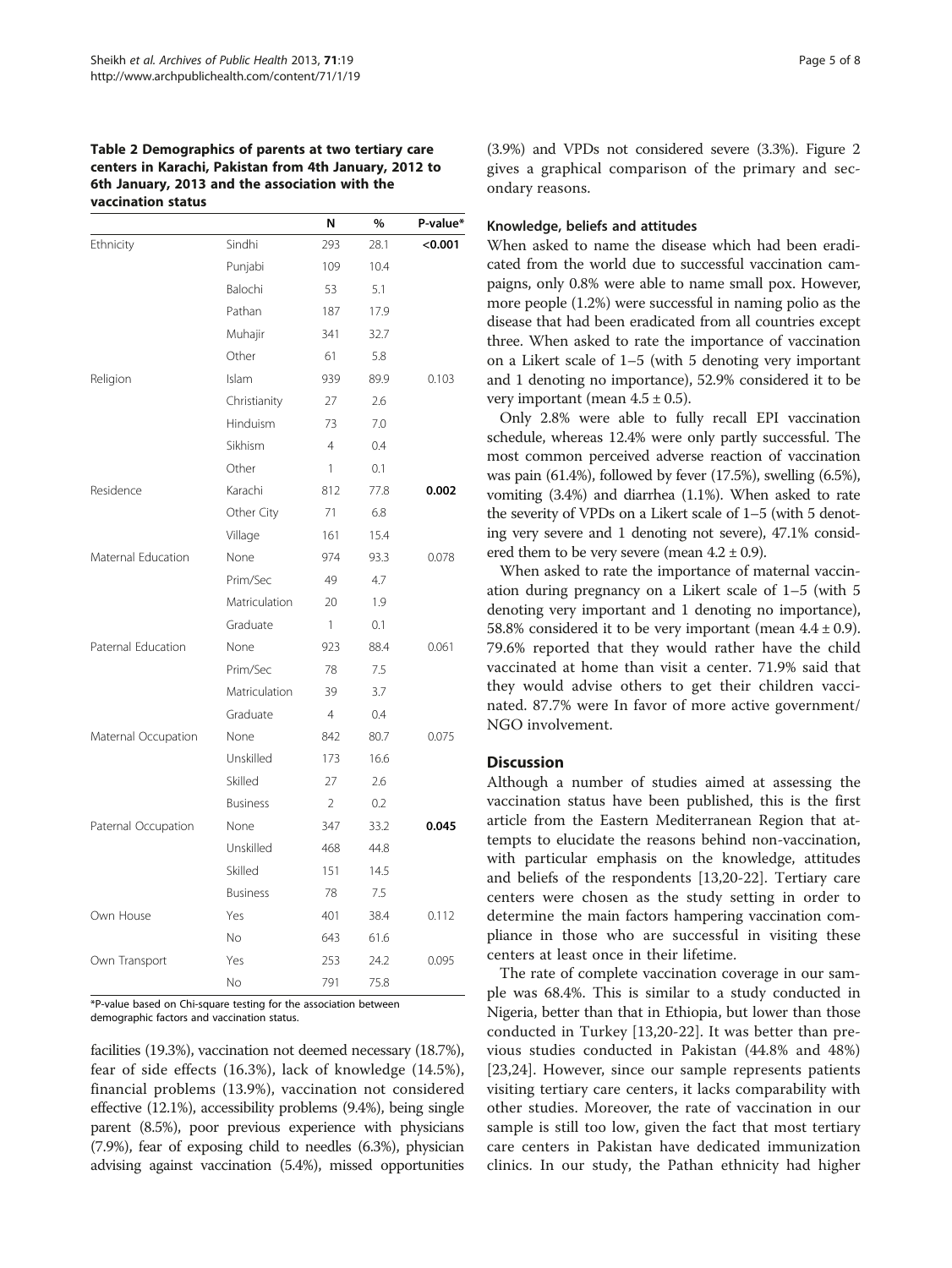<span id="page-5-0"></span>

odds of being under-vaccinated. It is worthwhile to note here that illegal migration from Afghanistan to Pakistan is still rampant even after 23 years of the Afghan War. Most Afghan migrants report themselves as belonging to the Pathan ethnicity in order to avoid immigration laws. These migrants are usually under-vaccinated and may be responsible for transmitting vaccine preventable diseases such as polio across the border.

# Table 3 Multivariate logistic regression model to identify risk factors for under-vaccination at two tertiary care centers in Karachi, Pakistan from 4th January, 2012 to 6th January, 2013

|                     |                   | aOR (95% CI)          |
|---------------------|-------------------|-----------------------|
| Ethnicity           | Punjabi           | 1                     |
|                     | Sindhi            | 1.92 (1.06-3.19)      |
|                     | Balochi           | 2.41 (1.14-5.46)      |
|                     | Pathan            | $6.73$ $(2.23-14.66)$ |
|                     | Muhajir           | 1.07 (0.45-2.71)      |
| Income              | $>$ Rs. 7,500     | 1                     |
|                     | Rs. 0 - Rs. 7,500 | 3.87 (1.27-12.14)     |
| Residence           | Karachi           | 1                     |
|                     | Other City        | 1.69 (1.01-2.93)      |
|                     | Village           | 5.38 (2.14-11.39)     |
| Number of Children  | $1 - 3$           |                       |
|                     | >3                | 2.55 (1.24-5.32)      |
| Paternal Occupation | Employed          |                       |
|                     | Unemployed        | 4.11 (1.31-12.23)     |

Although mass media campaigns remained the most common sources of vaccination-related information, the most common primary reason for non-vaccination was still lack of knowledge. This domain includes, but is not limited to, illiteracy, lack of awareness and misconceptions. This points towards an inherent defect in the advertisement campaigns. Most of these campaigns utilize channels such as televisions or newspapers, which fail to fulfill their purpose for the large proportion of illiterate population that lives in urban and rural areas. Although National Immunization Days are observed each year, and Pakistan has a large force of lady health workers, most of the areas still remain inaccessible owing to physical and political hurdles. The socioeconomic status (SES) for majority is low, and this factor has been shown to independently affect the rates of vaccination in previous studies [\[25](#page-7-0)]. In the study conducted by Williams et al., low SES children in urban areas were more prone to be under-vaccinated compared to high SES in rural areas [[26\]](#page-7-0). Furthermore, failure to vaccinate simultaneously had a higher effect on predicting vaccination coverage for those having low SES [[26\]](#page-7-0). The head of the family, in most cases, is usually a male, who occupies a dominant role in the Pakistani society. Hence, a non-compliant spouse is an important obstacle in successful completion of vaccination, as indicated by the fact that it was the third most commonly reported primary and secondary reason in our study.

Religious taboos carry special significance with regards to the under-vaccinated population of this area. The majority of the population is Muslim, and although Islamic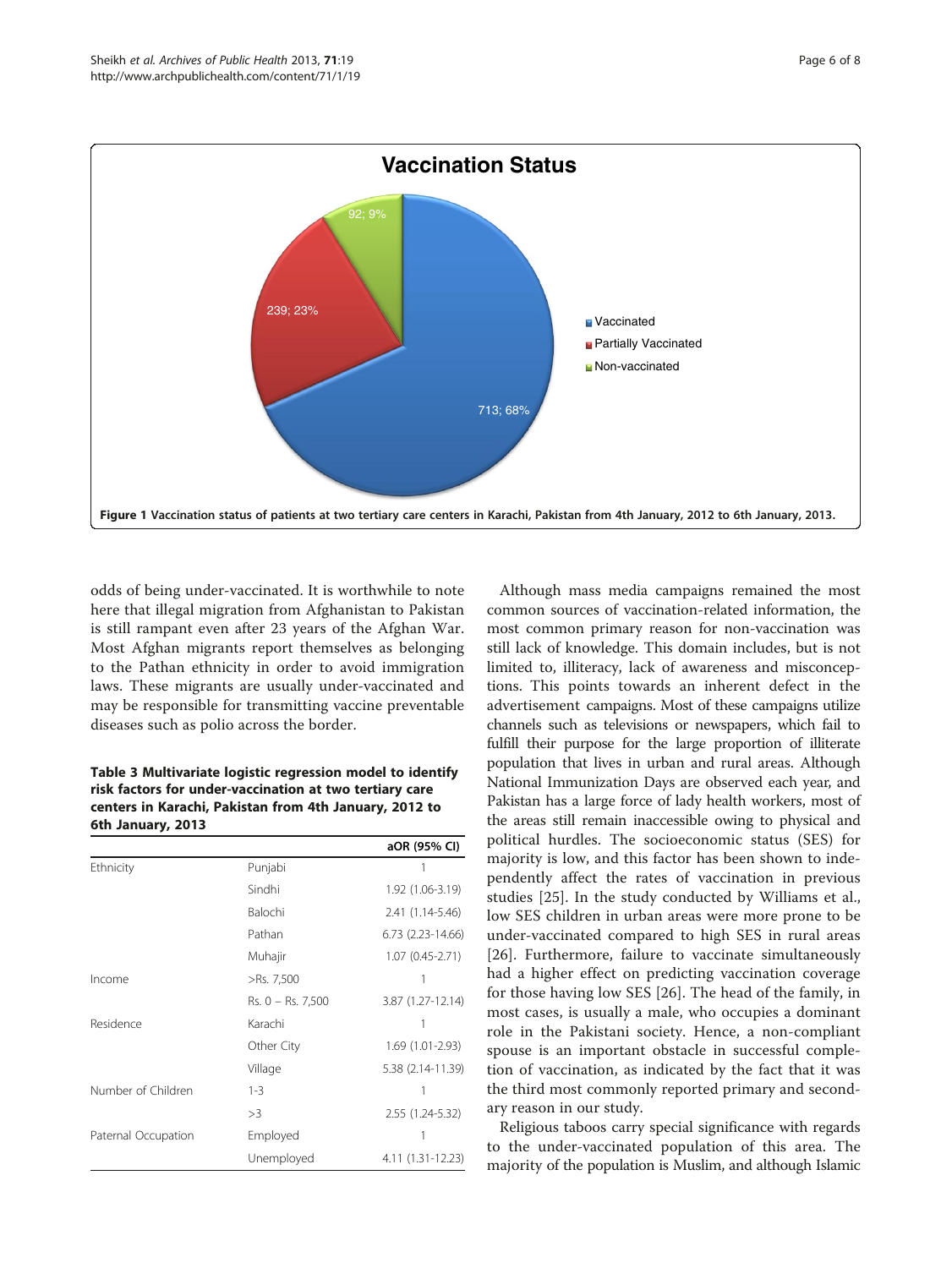<span id="page-6-0"></span>

literary sources (Quran and Hadith) encourage any efforts made for the improvement of health, most religious leaders harbor a disagreement against vaccination and seem to fulfill their own personal agenda. During our study, we encountered statements such as:

- "The imam (religious leader) has forbidden the use of vaccines as they contain porcine components."
- "Vaccination is a conspiracy of the Zionists. Vaccinating our children, will inevitably make them sterile."

This notion implies that steps should be taken religious organizations should be included in all future strategies, as they exercise a significant amount of influence over the Pakistani population.

Karachi remains the only metropolitan city where wild poliovirus is still endemic. Although the government has taken steps under the Polio eradication initiative, the number of polio cases have shown no signs of decline. The law and order situation of the city has a special role in exacerbating this problem, which is reflected by "security conditions" being the fourth most common primary reason and the second most common secondary reason in our study. The recent wave of target killings and terrorist attacks have stricken fear inside parents and has forced them not to bring their children for routine immunizations. Moreover, recent attacks have particularly targeted vaccination personnel, which has further dented the way to EPI success [\[27\]](#page-7-0).

The strength of our study lies in the large number of parents interviewed. Previous studies have targeted communities for the extraction of data. We chose a tertiary care hospital in order to provide a different perspective with regard to our study topic. Future studies may improve upon our results by comparing reasons for nonvaccination in a community with those encountered at a tertiary care center. All attempts were made to ensure that the data collected was reliable and the methods were reproducible. However, our study was not free from limitations. The most important limitation for our study was that it was conducted at just two institutes. Although, these hospitals consist of a heterogeneous population coming from different backgrounds, they cannot be used to predict the overall situation in the country. Furthermore, convenient sampling was employed, which may